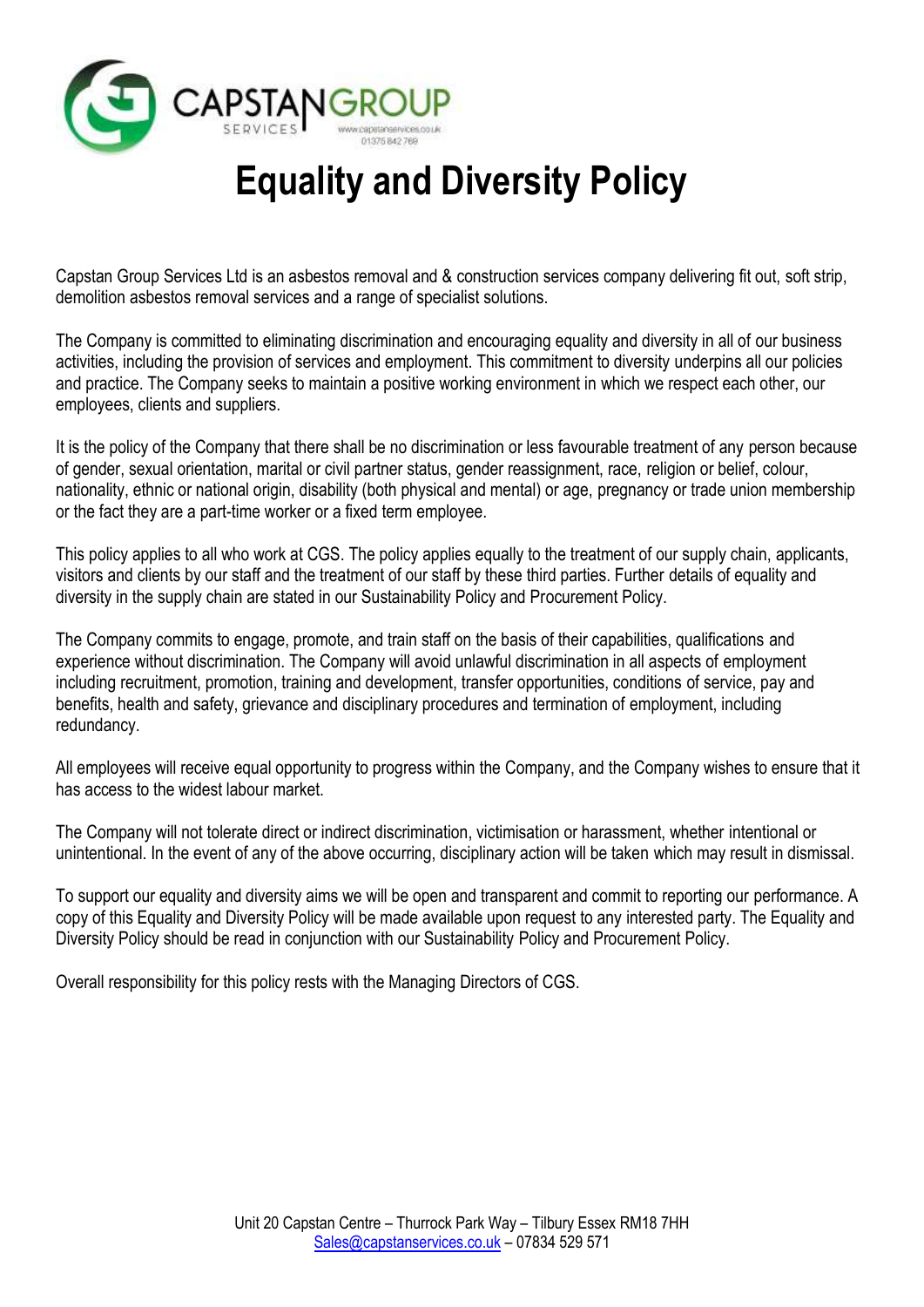

In order to put this policy of Equality and Diversity into practice, the following principles will apply:

## **Recruitment and selection**

 Selection criteria are reviewed regularly to ensure that they are justifiable on non-discriminatory grounds as being essential for the effective performance of the job.

I Selection is based on the competences relevant to the job and the applicants' experience in relation to those criteria.

 The Company promotes best practice in the selection process and trains managers in the application of equality and diversity.

We consider requests for flexible working from all employees and job applicants.

We record the reasons for selection and rejection of applicants to ensure a fair and consistent process.

### **Training and development**

 We will raise awareness of equality and diversity among all our employees so that they may recognise and take an active role against all forms of discrimination and harassment.

 We provide training to give guidance to line managers on equal opportunities when managing: recruitment, promotion, training and development, transfer opportunities, conditions of service, pay and benefits, health and safety, grievance and disciplinary procedures and termination of employment, including redundancy.

We bring the Equality and Diversity Policy to employees' attention at the Induction.

#### **Career development**

 We ensure that all employees are treated fairly and consistently though the performance development review. Discussions are based on the performance of the individual in their day to day tasks and their individual objectives. It is also a discussion about the development and career progression of the employee.

**I** We monitor performance development review documentation to ensure fairness.

#### **Specific needs**

We take appropriate steps to accommodate the requirements of employees' religions, cultures and care responsibilities

 We make reasonable adjustments to the business premises and working arrangements for disabled job applicants and employees, including employees who become disabled during their employment.

#### **Bullying and harassment**

 We ensure that any grievance involving discrimination or harassment is considered seriously, thoroughly and fairly. Breaches of this policy will be regarded as misconduct and could lead to disciplinary proceedings. Every employee is entitled to a working environment that promotes dignity and respect to all. No form of intimidation, bullying or harassment will be tolerated.

#### **Supply chain**

We will make the company's supply chain aware of this policy and our expectations around Equality and Diversity. We will support our supply chain in adopting policies and working practices which reflect our own views on equality and diversity and that of our client base as detailed in our Sustainability Policy and Procurement Policy.